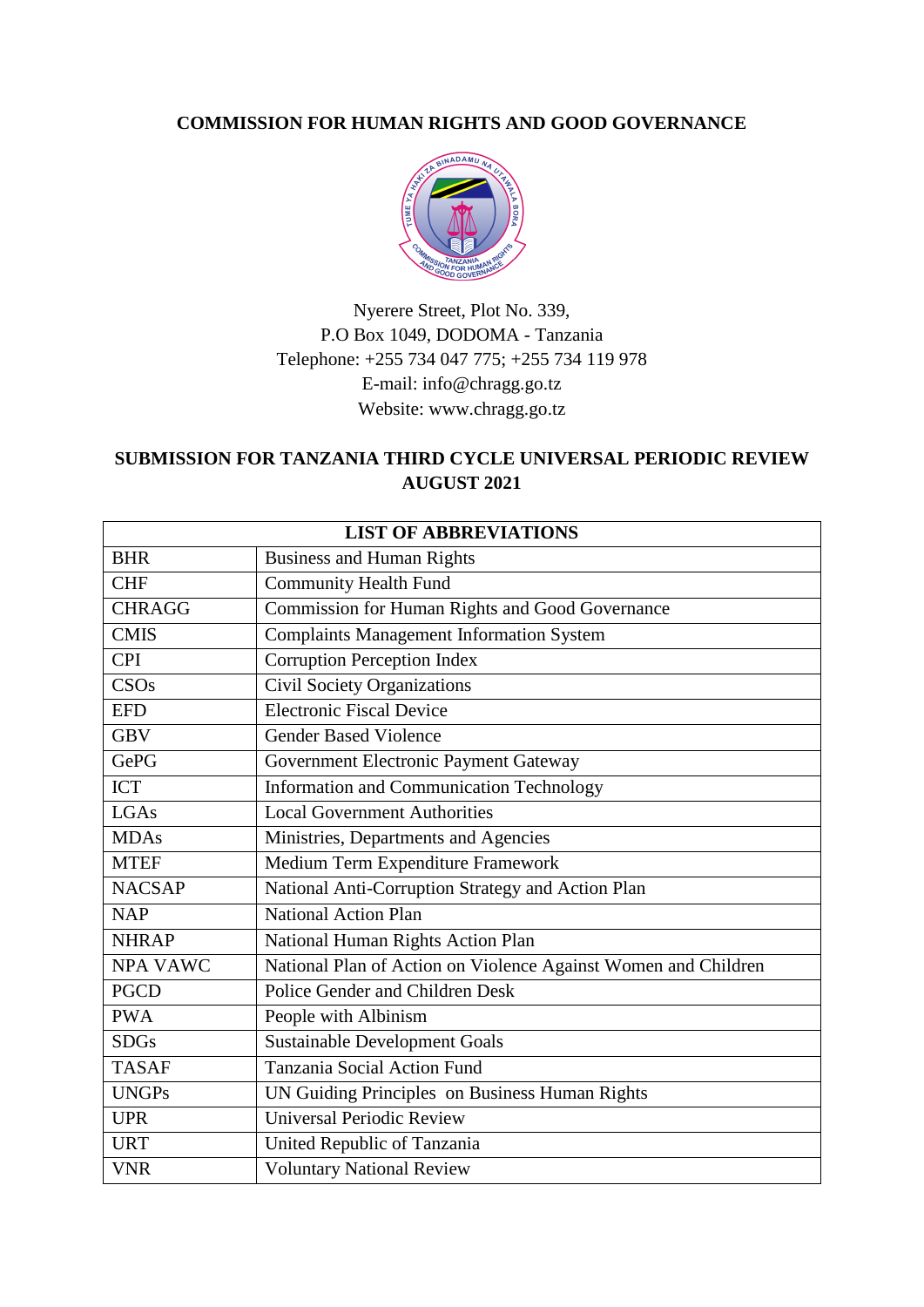## **A. Introduction**

1. Commission for Human Rights and Good Governance (CHRAGG), the national human rights institution and office of the Ombudsman established under the Constitution of United Republic of Tanzania,  $1977<sup>1</sup>$ . This report, hereby submits the  $3<sup>rd</sup>$  cycle UPR report 2021. This report assesses implementation of the  $2<sup>nd</sup>$  cycle UPR recommendations, and other human rights concerns in the country. The United Republic of Tanzania (URT) has developed and implemented the second National Five-Year Development Plan 2016/17– 2020/21 for implementing the Tanzania Development Vision 2025 and the Zanzibar Strategy for Growth and Reduction of Poverty III 2016-2020 (abbreviated as MKUZA in Kiswahili) which the Sustainable Development Goals (SDGs) are mainstreamed. Achievements of the plans and strategies have been noted in access to justice, social services and economic growth.

## **B. Methodology**

2. CHRAGG engaged Government institutions and Civil Society Organizations (CSOs) from Mainland Tanzania and Zanzibar in preparation of this report.

#### **C. Access to Justice and Equality Before the Law**

- 3. The state is commended for implementing the Judiciary S**t**rategic Plan 2015-2020; Child Justice Strategy 2013-2017; enacting Legal Aid Act 2017; commitment to use Kiswahili as a language of the court and pieces of legislation as means to overcome language barriers; construction of court structures; deployment of judicial personnel; and increasing use of ICT. Despite the progress; delay of cases, shortage of judicial personnel and limited public knowledge in legal issues have been noted.
- 4. **Recommendations:** CHRAGG recommends for the state to continue: (i) employing more judicial personnel (ii) enhancing use of mobile courts and strengthen ICT communication (iii) providing public legal education as per the Legal Aid Act 2017.

## **D. Prisons and other Detention Facilities**

5. CHRAGG monitored conditions in detention and correctional facilities in Mainland Tanzania and Zanzibar respectively 2017 and 2020 and noted some reforms<sup>2</sup>. The President of URT pardoned 43,819 prisoners in Mainland Tanzania between 2016 - 2021, and commuted sentences to 4262 inmates who were given the opportunity to engage in community services. The President of Zanzibar pardoned 121 prisoners<sup>3</sup>;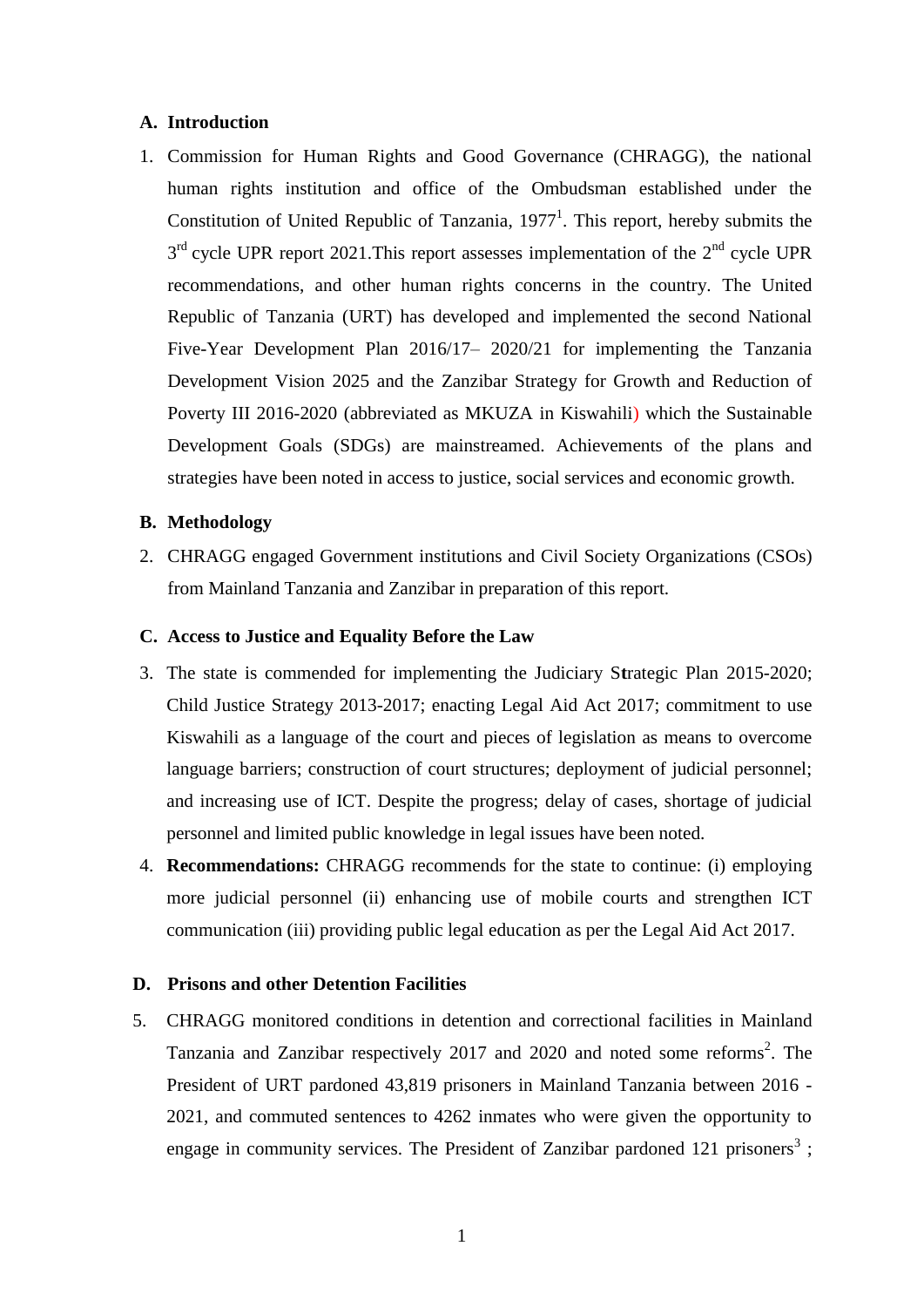80% of correctional facilities were renovated in Zanzibar; and video conference facilities in maximum prisons in Mainland Tanzania and Zanzibar were installed.

- 6. However, overcrowding, inadequate use of alternative penal system; and some complaints on food ratio poor working conditions remain the main challenges.
- 7. **Recommendations**: The State is urged to: (i) renovate and build accommodation facilities for inmates (ii) continue reducing overcrowding through alternative sentences (iii) provide adequate transport for inmates (iv) equip prisons with adequate resources.

## **E. Ratification and State Obligations to Treaties**

- 8. The state is yet to ratify some of international human rights instruments<sup>4</sup>. Likewise, 2016-2021 the State was supposed to submit reports to ICESCR**,** CEDAW and CRPD. However, the state has not complied with the reporting obligation.
- 9. **Recommendations**: CHRAGG urges the state to consider complying with the reporting obligations.

#### **F. Corruption**

- 10. CHRAGG commends the state for implementing the NACSAPIII  $2017-2022^5$ ; establishment of the Corruption and Economic Crimes Division of the High Court of Tanzania in  $2016^6$  and the pledge to establish the same in Zanzibar; enhancing capacities of oversight and watchdog institutions<sup>7</sup>; requiring companies sign integrity pledge; widening scope from preventing corruption to establishing ethics, anticorruption and human right clubs in schools and higher learning institutions; collecting taxes by EFDs and GePG; improved score in CPI and rating of the corruption decrease by  $72\%$ .<sup>8</sup>. Despite the achievements, delay of corruption related cases, sextortion; incapacities of integrity committees and oversight institutions, bureaucratic red tape and knowledge gap on ethics and human rights have been noted.
- 11. **Recommendations:** CHRAGG recommends for the State to: (i) continue strengthening capacities of oversight institutions and integrity committees (ii) continue engaging non-state actors in implementing the NACSAP III (iii) carry out country wide awareness campaigns on integrity and human rights.

## **G. Sustainable Development Goals**

12. State is commended for progress made in implementing the SDGs. Some key achievements noted include: sustaining GDP around 7% per annum; reducing food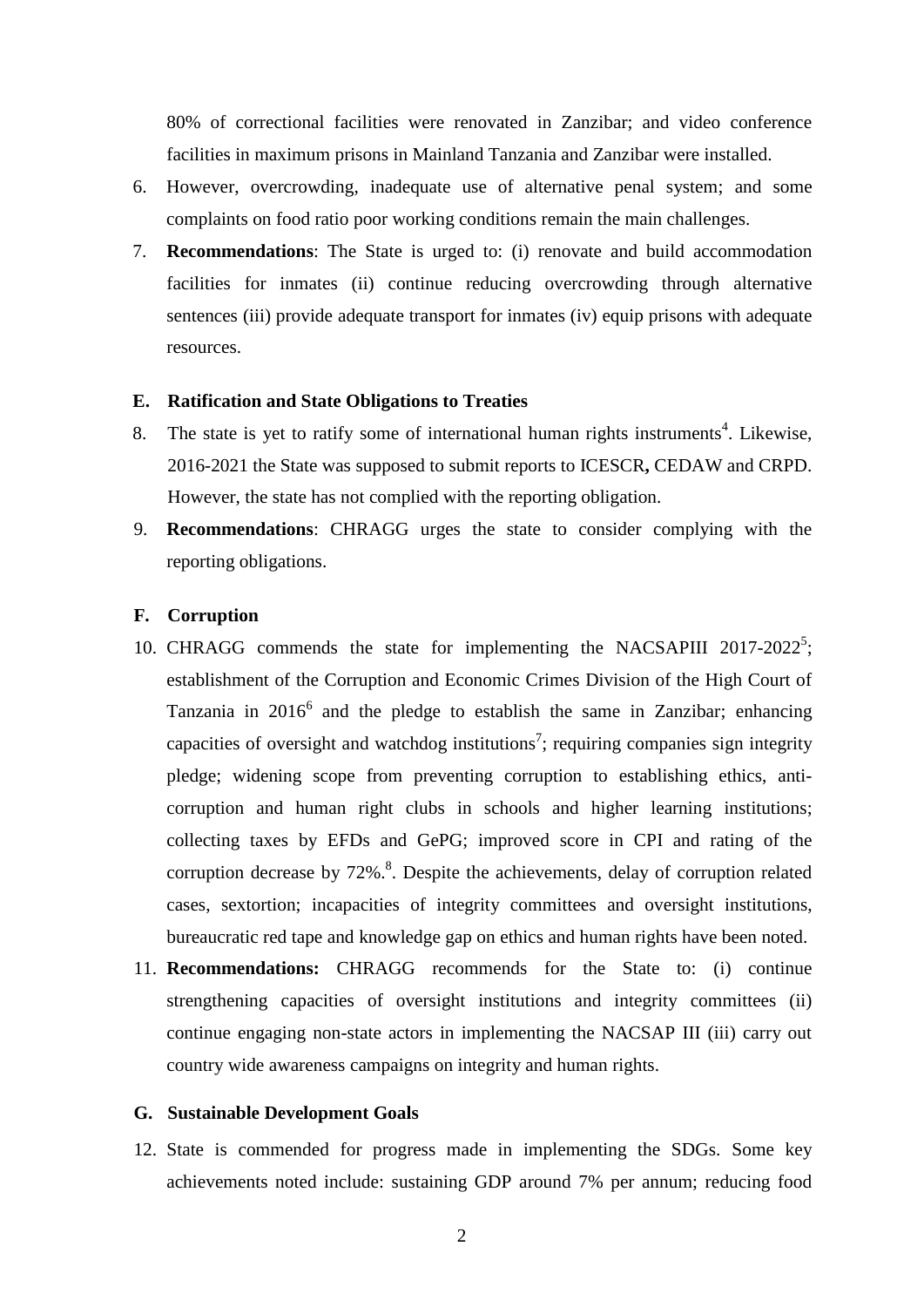inflation rate from 7.6% in 2016 to 3.7% in 2018; increasing budget for pro-poor sectors from 60% in 2016 to 62.2% in 2017<sup>9</sup> and being upgraded to-lower middleincome status.

13. **Recommendations:** CHRAGG appreciates the progress made and recommend for (i) mobilizing financial support for continued implementation of the SDGs (ii) consolidating gains of the implementation of Vision 2025.

#### **H. Land Rights**

- 14. The state is commended for the National Land Use Management Plan Policy 2013- 2033 and legislative frameworks that have reduced land disputes $^{10}$ .
- 15. Despite the state initiatives, CHRAGG noted the following gaps: most of the villages and towns are not planned; delayed and inadequate compensation; knowledge gap on land matters; inadequate engagement of communities in decision making related to land matters; persistence of boundary disputes around reserved lands, as well as disputes between pastoralists and farmers, investors and communities
- 16. **Recommendations: The** state is urged to**:** (i) hasten land use management plans for unplanned areas (ii) conduct more awareness campaigns on land rights (iii) engage the communities in the process of land acquisition.

## **I. Right to Health**

- 17. The State is commended for establishing referral hospitals at national, regional and district levels; increasing number of health centres and dispensaries; increasing supply of health facilities and medicines; reducing child mortality during birth and for children under five years and increasing skilled personnel, delivery facilities and services in Zanzibar $11$ .
- 18. Despite the initiatives still there are challenges in accessibility to health services in terms of insufficient supplies of medicines; equipment, personnel, health centres and dispensaries, especially in rural areas.
- 19. **Recommendation:** The State is advised to continue increasing health sector budget to improve accessibility to health services.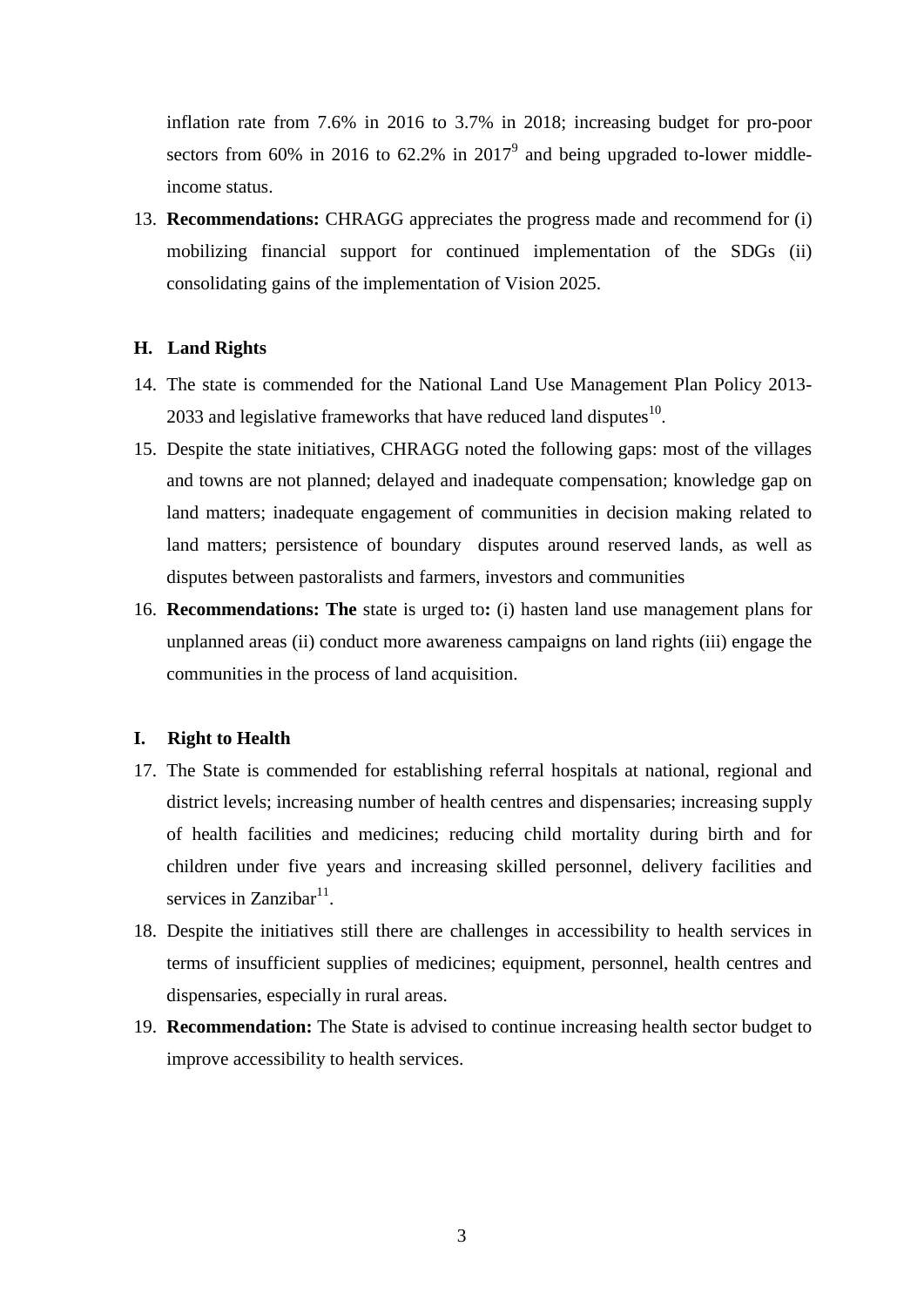#### **J. Rights to Water and Sanitation**

- 20. The state enacted Water Supply and Sanitation Act of 2019 that establishes water authorities in urban and rural areas<sup>12</sup>; the Zanzibar Water Authority was established by law in 2006; continue implementing Water Sector Programme II; implemented 2769 water projects to increase availability and accessibility to water supply in rural and urban areas<sup>13</sup>. However, there is a disparity between urban and rural in accessing water services.
- 21. **Recommendations:** The State is advised to continue improving, financing water infrastructure in order to increase water and sanitation services.

## **K. Person with Albinism**

- 22. Measures taken by the state through MDAs, LGAs and CSO in the coordination of CHRAGG have resulted into decreased attacks and killings <sup>14</sup> and neither killings nor attacks of PWAs have been reported since 2017. However, stigma in some communities still exists due to knowledge gaps on the concept of albinism.
- 23. **Recommendations:** The state is advised, in collaboration with CHRAGG and CSO, to continue strengthening public awareness campaigns on the rights of PWA.

## **L. Rights of Elderly Persons**

- 24. CHRAGG noted efforts in implementing the National Strategy to Eradicate Elderly Killings in Tanzania 2019 -2023; provision of free medical services and special identity cards; establishment of 14,883 Elderly councils; supporting 680,056 households through TASAF by 2019 in Mainland Tanzania and Zanzibar; and inclusion of elders of aged 70 and above in Zanzibar Social Pension scheme<sup>15</sup>. While Zanzibar has enacted Elder Person Affairs Act of 2020, yet there is no specific legislation for the Elderly in Mainland Tanzania.<sup>16</sup>.
- 25. **Recommendations**: CHRAGG recommends for the state to: (i) fast track the process of the enactment of the legislation for the elderly in Mainland Tanzania (ii) take measures for establishment of universal pension schemes to the needy elders in Mainland Tanzania.

## **M. Women Rights**

26. The State adopted the NPA VAWC 2017-2022 in Mainland Tanzania and Zanzibar to enhance empowerment and protection of women<sup>17</sup>. Some achievements of the NPA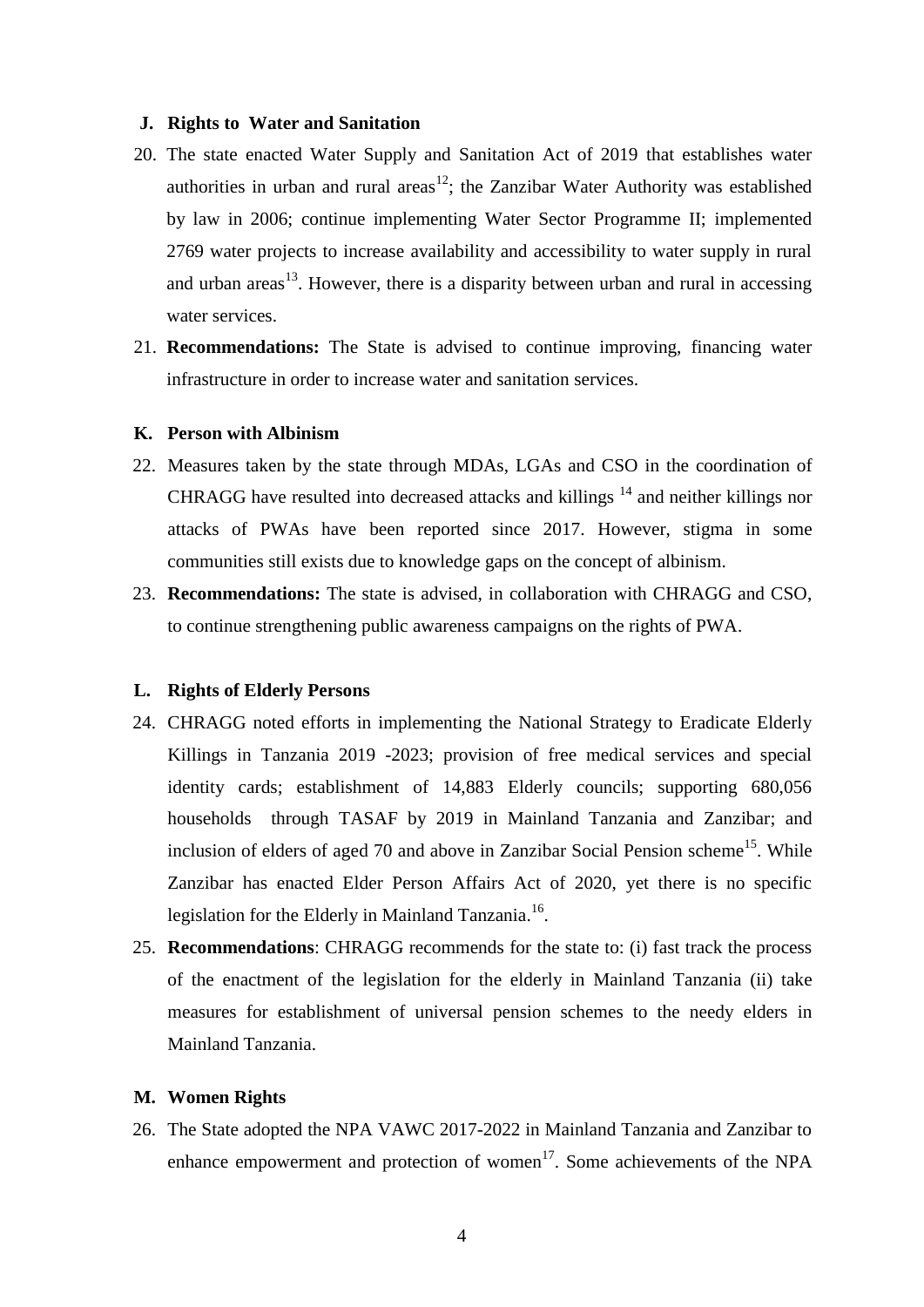VAWC include: establishment of 16,343 child protection and GBV committees in Mainland and 15 in Zanzibar ; 428 and 161 Police and prison Gender and Children Desks established respectively<sup>18</sup>; 13 and 8 One Stop Centres as well as 4 and 1 safe houses were established in Mainland Tanzania and Zanzibar retrospectively for victims of  $VAWC^{19}$ ; number of women in decision making positions increased to 383 from 137 in 2020 and registering 2,612 paralegals in 26 regions of Mainland Tanzania, which are helping the provision of legal services to women. Despite the efforts, GBV still exists.

27. **Recommendations**: The State in collaboration with stakeholders ought to step up public awareness campaigns against GBV.

#### **N. Children Rights**

- 28. CHRAGG has noted the decision of Court<sup>20</sup> to declare Sections 13 and 17 of the Law of Marriage Act that provide for girls marriages at ages 14 and 15 as unconstitutional; presence of the NPA VAWC 2017-2022 that provides for protection of violence in Mainland Tanzania and Zanzibar; ; ensuring justice and shelters for victims of violence; implementing the Five Year Strategy for Child Justice Progressive Reform of 2021-2025, issuance of Judicial circular on protection of children identities before the court;<sup>21</sup> establishing Legal Aid Providers Database; establishing 147 designated juvenile courts in Mainland Tanzania and 5 in Zanzibar ; withdrawing 4,300 from child labour in Mainland and 1500 in Zanzibar ; enrolling children 360 and 2,410 to schools and vocational colleges respectively in Mainland<sup>22</sup> and  $5.067$  resumed schools in Zanzibar $^{23}$ .
- 29. Despite such efforts, noted challenges include: The state has yet to enforce the decision of the Court on the Law of Marriage ; inadequate resources for implementation of child related plans; limited knowledge on child rights and harmful traditional practices in some communities still exist
- 30. **Recommendations:** The state is advised to-:(i) Fast track the amendment of the Law of Marriage Act to reflect the rights of the girl child (ii) allocate adequate resources for the implementation of children rights related plans (iii) conduct more awareness campaign against harmful traditions practices.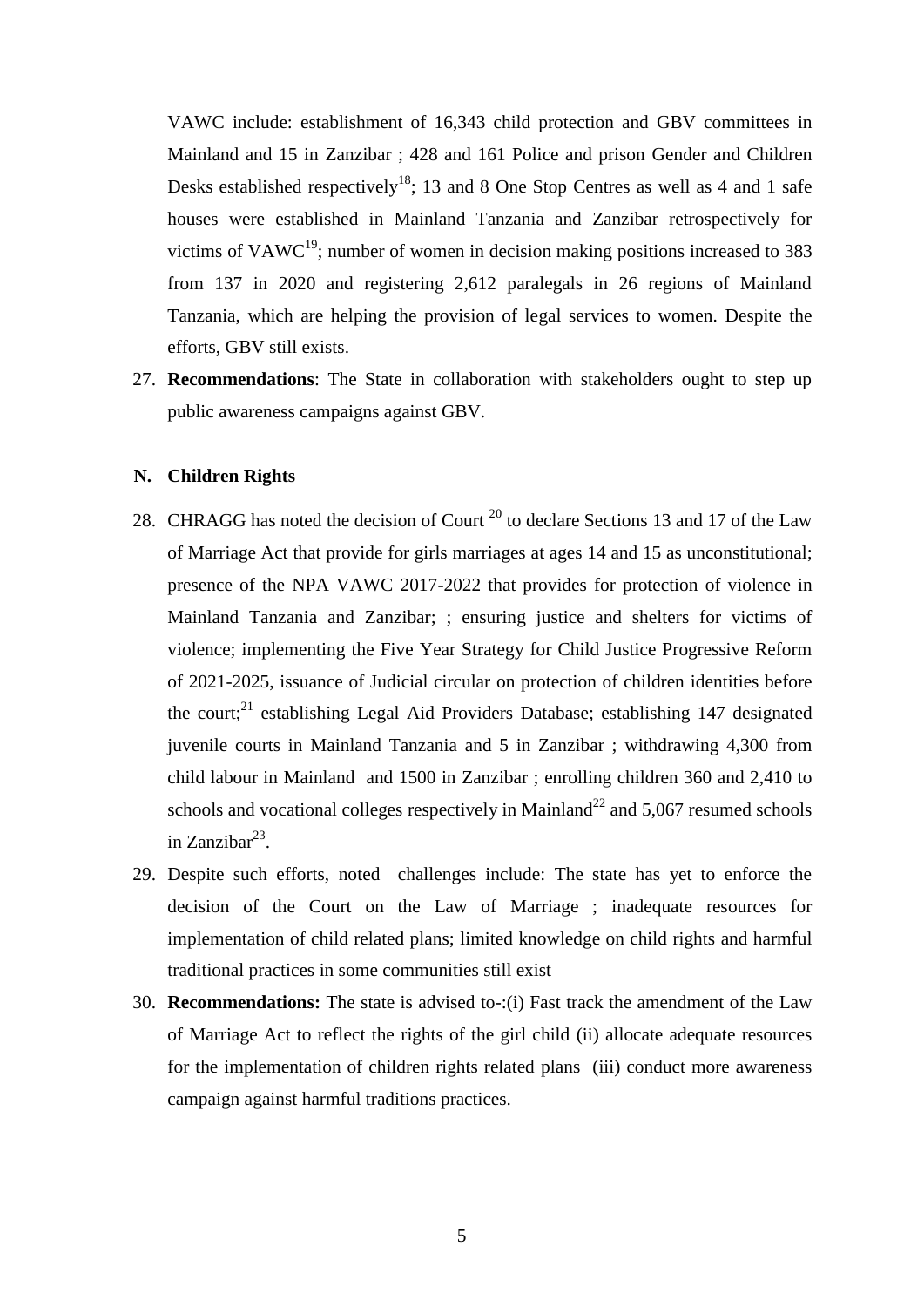#### **P. Education Rights**

- 31. CHRAGG noted the following achievements on accessibility to education: construction of schools and classrooms; raise in number of enrolment of learners; enhancing inclusive education and providing assistive devices to learners with special needs in Mainland Tanzania; tracking pupils records through the Primary Record Management  $PREM<sup>24</sup>$  and initiating School Information System (SIS); increase in higher education loans from 314bn in 2014/15 to 402 in 2020/21<sup>25</sup>; amendment of the law in Mainland Tanzania to protect girls against marriages and pregnancies<sup>26</sup>. Zanzibar allows pregnant girls to continue schooling and in 2017 the public was educated through 180 radio programmes on early marriage and pregnancies<sup>27</sup>.
- 32. In terms of quality, achievements in Mainland Tanzania and Zanzibar were noted: employment of more qualified personnel; construction of more laboratories; improved availability of teaching and learning materials and increase in pass rate in secondary  $schools<sup>28</sup>$ .
- 33. Despite the improvements, still there are shortage of qualified personnel<sup>29</sup> and limited regular in-service teachers' training.
- 34. **Recommendations:** CHRAGG recommends for the state to**:** (i) continue allocating adequate resources to enhance accessibility and quality education (ii) employ, deploy and provide in-service trainings (ii) Train and employ appropriate teachers for pupils with special needs.

#### **Q. Right to Association and Assembly**

35 The CHRAGG acknowledges the initiatives by the state: for inclusion of the right to association and assembly under Article 20 of both the URT constitution of 1977 and Zanzibar of 1984; the Political Parties Act 5 of 1992 that provides for principles of good governance, non discrimination, equality, peace and harmony and procedures of holding public meeting for political parties; the Police Force and Auxiliary Service Act Cap 322 that provide for procedures for assembly in public places; Employment and Labour Relations Act of 2004 of Mainland Tanzania that provide for formation of trade unions, employers associations and federations.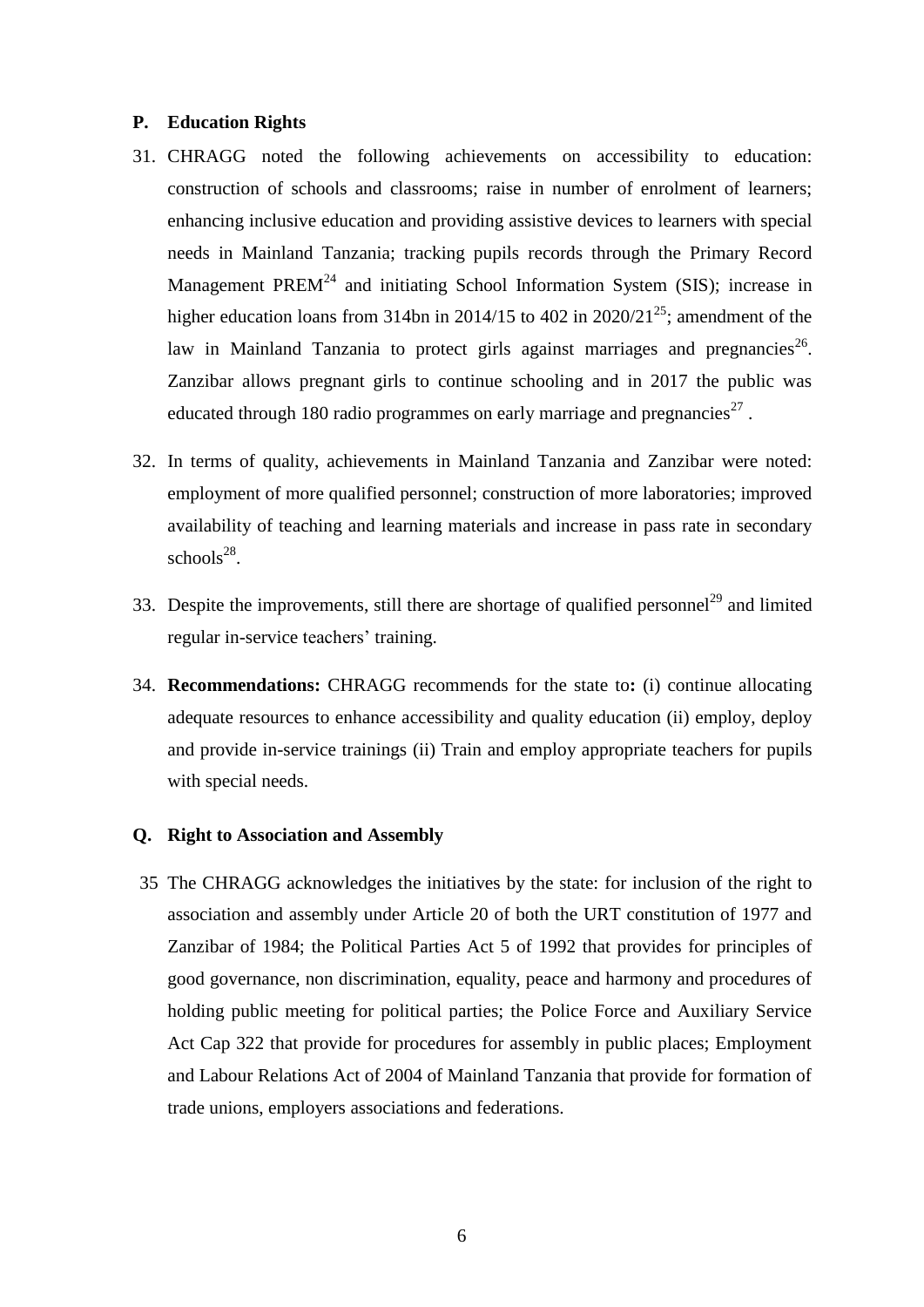- 36 CHRAGG has observed a legal confusion between the URT and Zanzibar constitutions on one hand; and the Police Force and Auxiliary Services Act and Political Parties Act on the other; and it is because of this some of requests for assembly from some political parties are turned down by the Police Force. Besides, the Police Force reveals that some political parties do not follow required procedures in submitting their requests.
- 37 **Recommendations:** The state is advised to amend Section 42 of the Police Force and Auxiliary Services Act and Section 11 of the Political Parties Act in order to realize the freedoms of association and assembly provided under Articles 20 of the URT and Zanzibar constitutions respectively.

#### **R. Freedom of Media and Access to Information**

- 38. The state has enacted several legislation, which regulates freedom of expression that include: Article 18 of the Constitution of URT; article 18 of the Constitution of Zanzibar of 1984; the Electronic and Postal Communication Act of 210 and the regulations made thereto; the Media Services Act of 2016 and its regulations; the Access to Information Act of 2016; the Statistic Act of 2015 and the Media Services Act of 2016 and its regulations that regulate professional ethics of journalists.
- 39. The CHRAGG observes that the media industry and news outlets in Tanzania enjoy high levels of freedoms. The period leading to March 2020; saw 183 radio stations, (from 98 in 2014); 43 broadcasting services (from 36 in 2014) and 229 newspaper and magazines being fully operational in Tanzania Mainland. By 2016, there were 25 radio stations and 12 TV stations in Zanzibar. While the current legal and regulatory framework has helped to generate acceptable media content and enforce professionalism; media practitioners complain that it limits freedoms provided for in the constitutions and expose them to censorship and severe punishments
- 40. **Recommendations:** The state is advised to: (i) orient media practitioners about media and information legal compliance requirement (ii) collect feedback from media stakeholders and practitioners about the usefulness of available media and access to information acts; and review them accordingly.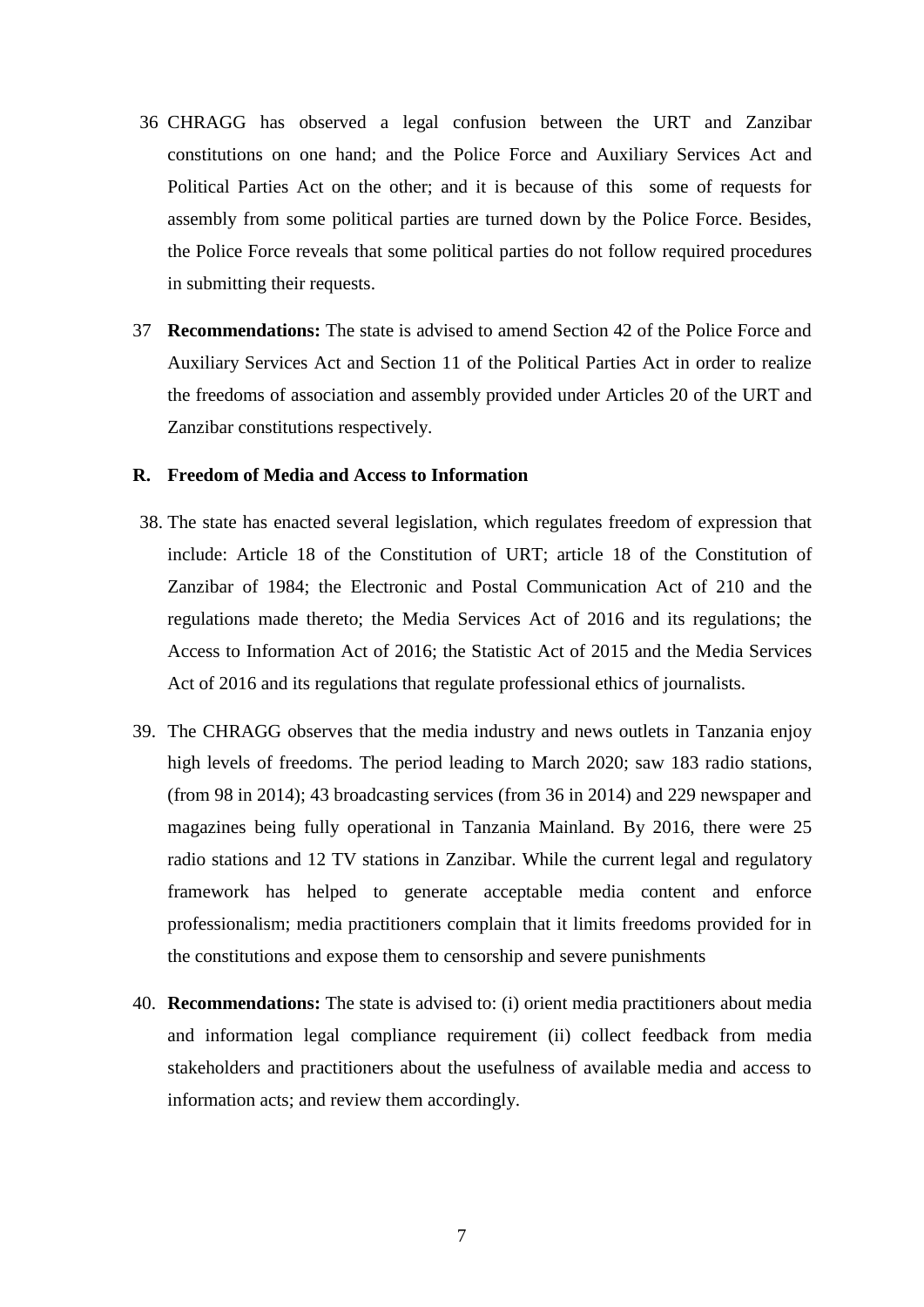#### **S. Business and Human Rights**

- 41. The State has been engaged in the preparation of Baseline Assessment on BHR 2017; cooperated with CHRAGG during monitoring and investigation of incidences and complaints on human rights violations by the corporate<sup>30</sup>; now engaged in dialogues among stakeholders; and provided technical support in the improvement of  $CHRAGG's CMIS<sup>31</sup>$  putting in place legal frameworks advocating for protecting natural resources<sup>32</sup>; facilitating compensation<sup>33</sup>; established royalty in the extractive industries<sup>34</sup> and Zanzibar has enacted the Oil and Gas (Upstream) Act of 2016 which incorporates most of the BHR issues.
- 42. Despite the progress, there are still challenges on implementation of UNGPs that include: knowledge gap among stakeholders<sup>35</sup> and absence of NAP on BHR.
- 43. **Recommendations:** The state is urged to**:** (i) develop and implement NAP on BHR (ii) Collaborate with stakeholders and to conduct public awareness on BHR.

## **T. National Human Rights Action Plan**

- 44. The State mainstreamed NHRAP 2013-2017 in MDAs, LGAs and public corporations, CSOs and trade unions plans of action and enhanced human rights knowledge amongst stakeholders; incorporation of human right education in primary and secondary schools curricula and the enactment of the Legal Aid Act of 2017 .
- 45. Notwithstanding, unclear coordination of the implementation of the NHRAP; inadequate financial resources and deficiency to mainstream activities of the NHRP in the MTEF are noted. The NHRAP ended in 2017. The  $2<sup>nd</sup>$  NHRAP 2018-2022, is yet to be adopted.
- 46. **Recommendations:** The State is urged to: (i) adopt the  $2<sup>nd</sup>$  NHRAP and resolve challenges of the  $1<sup>st</sup> NHRAP$  (ii) enhance mainstreaming the NHRAP in the MTEF (iii) facilitate CHRAGG to monitor implementation of the NHRAP.

**.** 

 $<sup>1</sup>$  Article 129</sup>

<sup>2</sup> CHRAGG (2018), The Detention and Correctional Facilities Inspection Report for 2017/2018

<sup>&</sup>lt;sup>3</sup> The Zanzibar Correctional Facilities, Statistics for 2020.

<sup>&</sup>lt;sup>4</sup> Some of ungratified instruments include: the Convention against Torture; the International Convention on the Protection of the Rights of all Migrant Workers and Members of Their Families; the International Convention for the Protection of All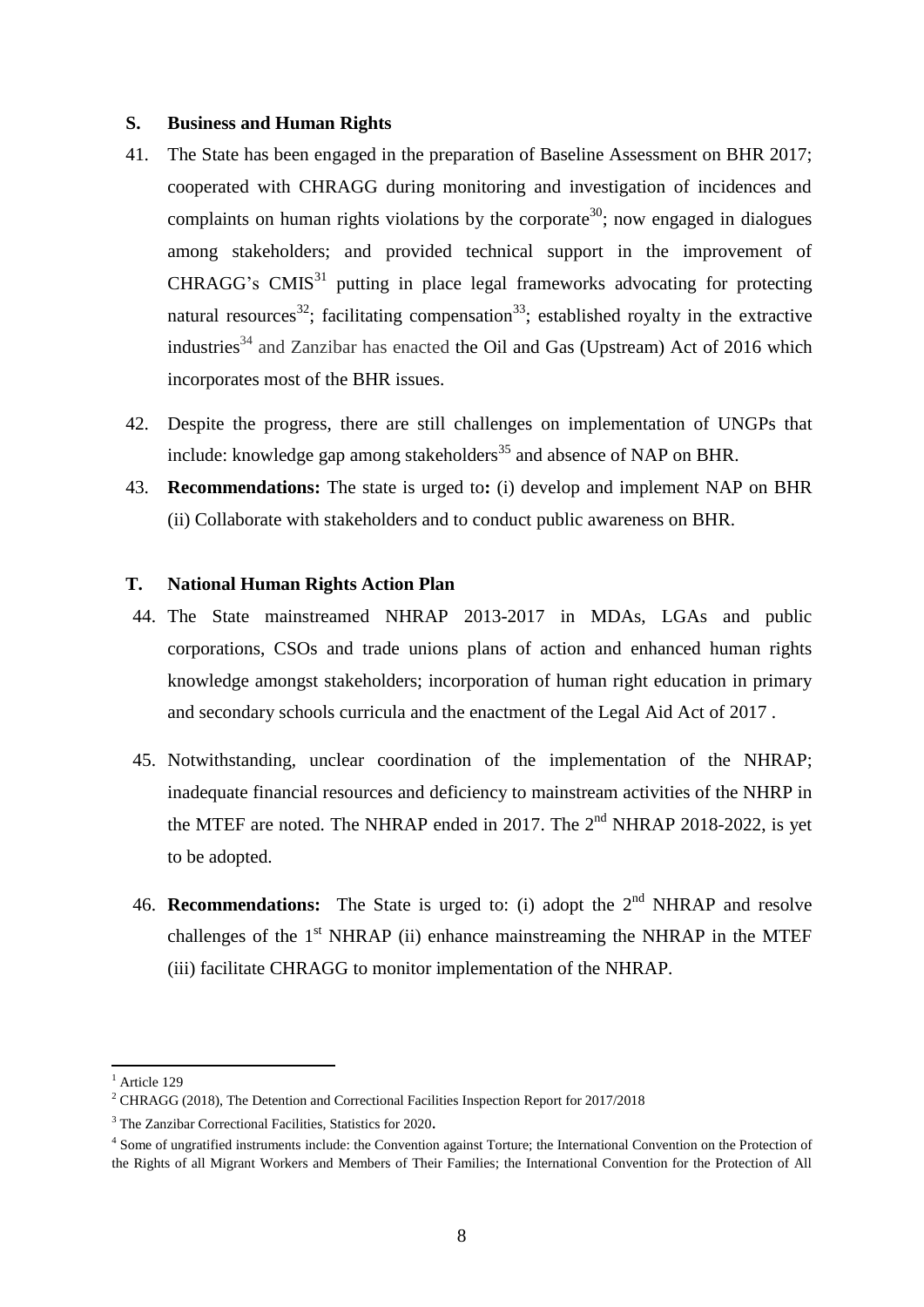Persons from Enforced Disappearance and Optional Protocol to the Convention on the Rights of the Child on Communication Procedure 2011.

<sup>5</sup> In July 2017, Tanzania adopted NACSAP III (2017-2022) after successful implementation of NACSAP I (2001-2005) & NACSAP II (2006-2011). NACSAP III is mainstreamed in the Government Structure through integrity and consultative committees. NACSAP III is being implemented in alignment with the National Vision 2025, the National Five Years Development Plan (2016/17-2020/21)the Speech President when inaugurating the 11th Parliament of URT in Dodoma on November 20, 2015 and the Manifesto of the Ruling Party Chama cha Mapinduzi, 2015.

<sup>6</sup> The Economic and Organized Crimes Control Act of 2016, Cap 200

1

<sup>7</sup> Some of the oversight and watchdog institutions include: the Prevention and Combating of Corruption Bureau (PCCB) under PCCB Act Cap 329 that has a net of offices up to district levels; the Commission for Human Rights and Good Governance under Article 129 of the Constitution of the United Republic of Tanzania of 1977 Cap 2; the Ethics Secretariat under Article 132 of the Constitution Cap 2; the Public Procurement Regulatory Authority (PPRA) under the Public Procurement Act, Cap 410; the Public Services Commission (PSM) under the Public Service Act, Cap 298 and the National Audit Office under Cap 418 in which sits the Controller and Audit General (CAG)- a position established by the Constitution.

<sup>8</sup> Tanzania score in the Corruption Perception Index (CPI) has been improving since 2015 with a rank of 99 out 180 countries in the 2018.

<sup>9</sup> The United Republic of Tanzania (2019), Voluntary National Review (VNR) 2019: Empowering People Inclusiveness and Equality. A Report on the Progress of the United Nations SDGs Implementation in the United Republic of Tanzania; Submitted to the High Level Political Forum (HLP), United Nations.

 $10$ Tanzanian's Budget Speech of the Minister for Land, Housing and Human Settlement Development of 2020/2021

<sup>11</sup> The Revolutionary Government of Zanzibar (2019), Revised Draft of the 6th Report on The Implementation of the Convention On The Rights Of The Child, Submitted to the United Nation Committee on the Rights of a Child , September, 2019

<sup>12</sup> UNICEF Report on Tanzania Saving mothers' and children's lives through innovative, sustainable, and comprehensive reproductive, mother, child and adolescent health services, 2015-2019 End line Evaluation Report 04August2020-Final Report; Budget Estimate Speech by the Minister responsible for Health, Social Welfare, Gender, Elderly and Childrensubmitted to National Assembly during the Financial Year 2020/021*. <sup>13</sup> ibid*

<sup>14</sup>Prime Minister's Office, Fact sheet: Overview of Achievements on Implementation of the National Plan of Action to end Violence against Women and Children (NPA VAWC) 2017/18-2021/22

<sup>15</sup> The Elder Person Affairs Act No. 2 of 2020,

<sup>16</sup>Currently the elders matters are covered in the Penal Code, Cap 16; Witch Craft Act, Cap 18; the National Disability Policy, 2004; Persons with Disabilities Act, Cap 183; the National Health Policy, 2007; the National Strategy to Eradicate Elderly Killings in Tanzania 2018/19 -2022/23; the Tanzania Development Vision 2025 and National Five Year National Development Plan 2016/17-2020/21.

 $17$  The Government enacted the Legal Aid Act of 2017 for the purpose of regulating the provision of legal aid services, including strengthening access to justice for financially challenged women who cannot afford legal representation.

<sup>18</sup>The enactment of Legal Aid Act, 2017 in Mainland Tanzania and Zanzibar Legal Aid Act, 2018 helped to fast-track the provision of legal aid to disadvantaged women.

<sup>19</sup> Prime Minister's Office, NPA VAWC Implementation Report for 2019/2020

 $20$  Court of Appeal of Tanzania, Civil Appeal No 204 of 2017, The Attorney General Vs Rebeca Z. Gyumi (Appeal from the Judgment of the High Court of Tanzania at Dar es Salaam, Misc. Civil Cause No. 5 of 2016

 $21$  Circular No. 2/2018 on Protection of Identities of Children before the Court (of Parent and Guardian of the Child in the Adoption Proceedings and of Victims of Sexual Offences of whatever Age) issued by the Chief Justice URT.

<sup>22</sup> Prime Minister's Office: Overview of Achievements on the Implementation of the National Plan of Action to end Violence against Women and Children (NPA VAWC) 2017/18-2021/22 )

<sup>23</sup> United Republic of Tanzania (2019), Reported submitted to the United Nations-Committee on the Rights of the Child

<sup>24</sup> United Republic of Tanzania; Voluntary National Review (VNR), 2019 on the Progress of the Sustainable Development Goals (SDGs) Implementation in the United Republic of Tanzania; submitted to the High-Level Political Forum (HLPF), United Nations). Pg.56--57

<sup>25</sup> Public Statement of the Chief Government Spokesperson on the implementation of various activities of the Government on March 08, 2021

<sup>26</sup> Section 60A of the Education Act, Cap 315, as amended by Section 22 of the Written Laws (Miscellaneous Amendments (no 2) Act of 2016, Cap 353